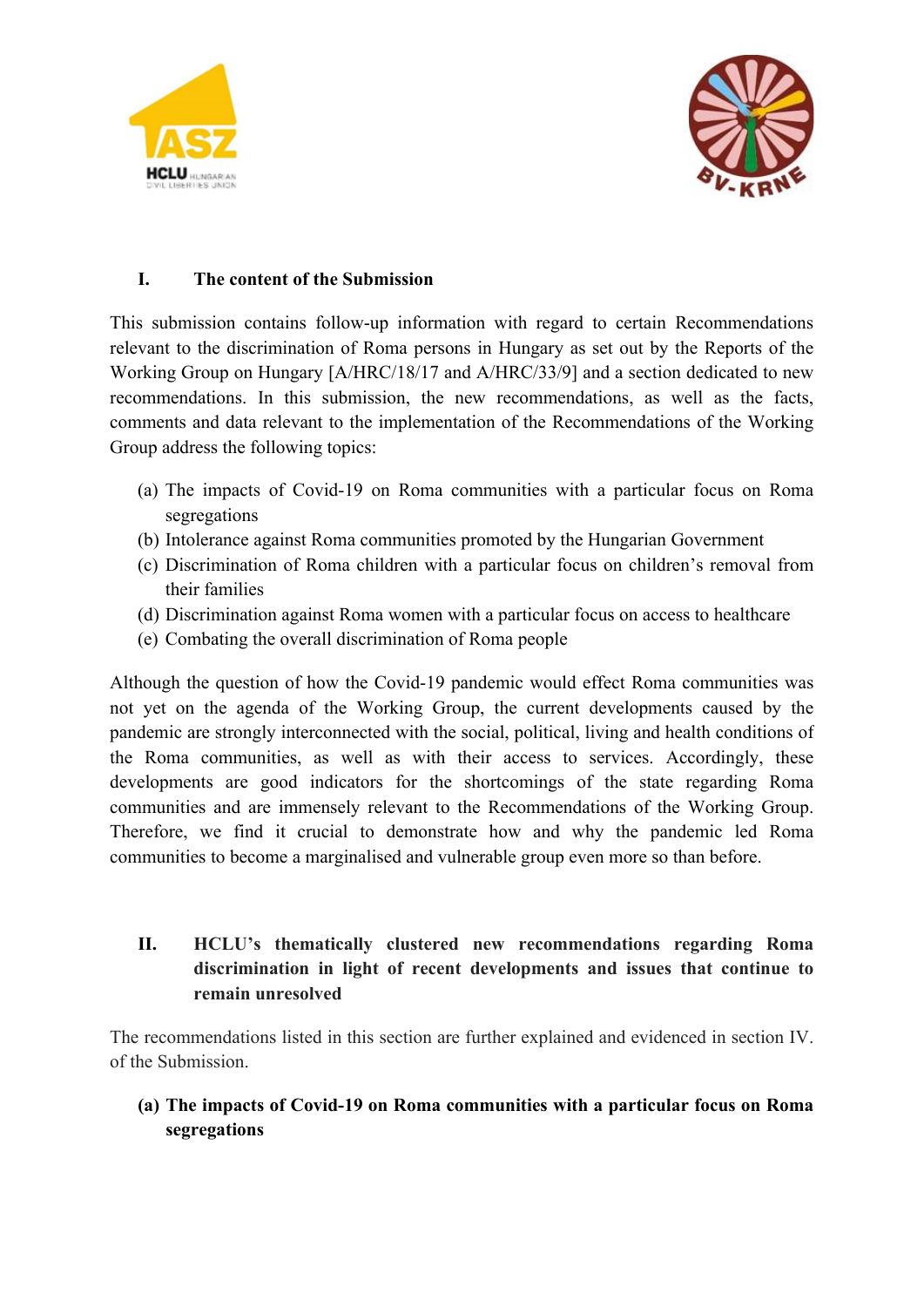- 1. Take effective measures to help Roma communities, particularly the ones living in segregated areas throughout the pandemic and later on in dealing with its long-term effects.
- 2. Strengthen efforts to improve the living situation of Roma people living in settlements with particular attention to Covid-19 related matters.
- 3. Ensure that adequate levels of information relating to the pandemic and the Covid-19 vaccines as well as protective gears, medicine and vaccines reach segregated Roma communities.

## **(b) Intolerance against Roma communities promoted by the Hungarian Government**

- 4. Ensure that public officials not only refrain from hate speech but also take <sup>a</sup> firm public stance against the expression of any bias motivated hate speech and consistently react to it with counter-speech.
- 5. Ensure that <sup>a</sup> counter-narrative policy or strategy covering all vulnerable groups is adopted. Such policy or strategy shall include concrete actions the Government would take, should <sup>a</sup> state official express hate speech.
- 6. Ensure that an independent body consisting of members of vulnerable groups is set up in order to assess and comment on planned governmental advertisements and national consultations. The body shall have <sup>a</sup> veto right, should it establish that <sup>a</sup> certain text violates the dignity of the members of <sup>a</sup> vulnerable group.
- 7. Ensure that the visibility of vulnerable groups is guaranteed through participation in state communication and holding state offices.

### **(c) Discrimination of Roma children with <sup>a</sup> particular focus on children'<sup>s</sup> removal from their families**

- 8. Ensure that discriminatory practices harming Roma communities in the field of child protection are minimised and eventually eliminated. This entails that more policies are adopted so that children'<sup>s</sup> removal from their families cannot be accounted for solely by the financial hardships of the family in practice.
- 9. Take steps to assure the betterment of the state childcare protection with <sup>a</sup> specific focus on the needs of Roma families, especially the ones living in segregation.

### **(d) Discrimination against Roma women with <sup>a</sup> particular focus on access to healthcare**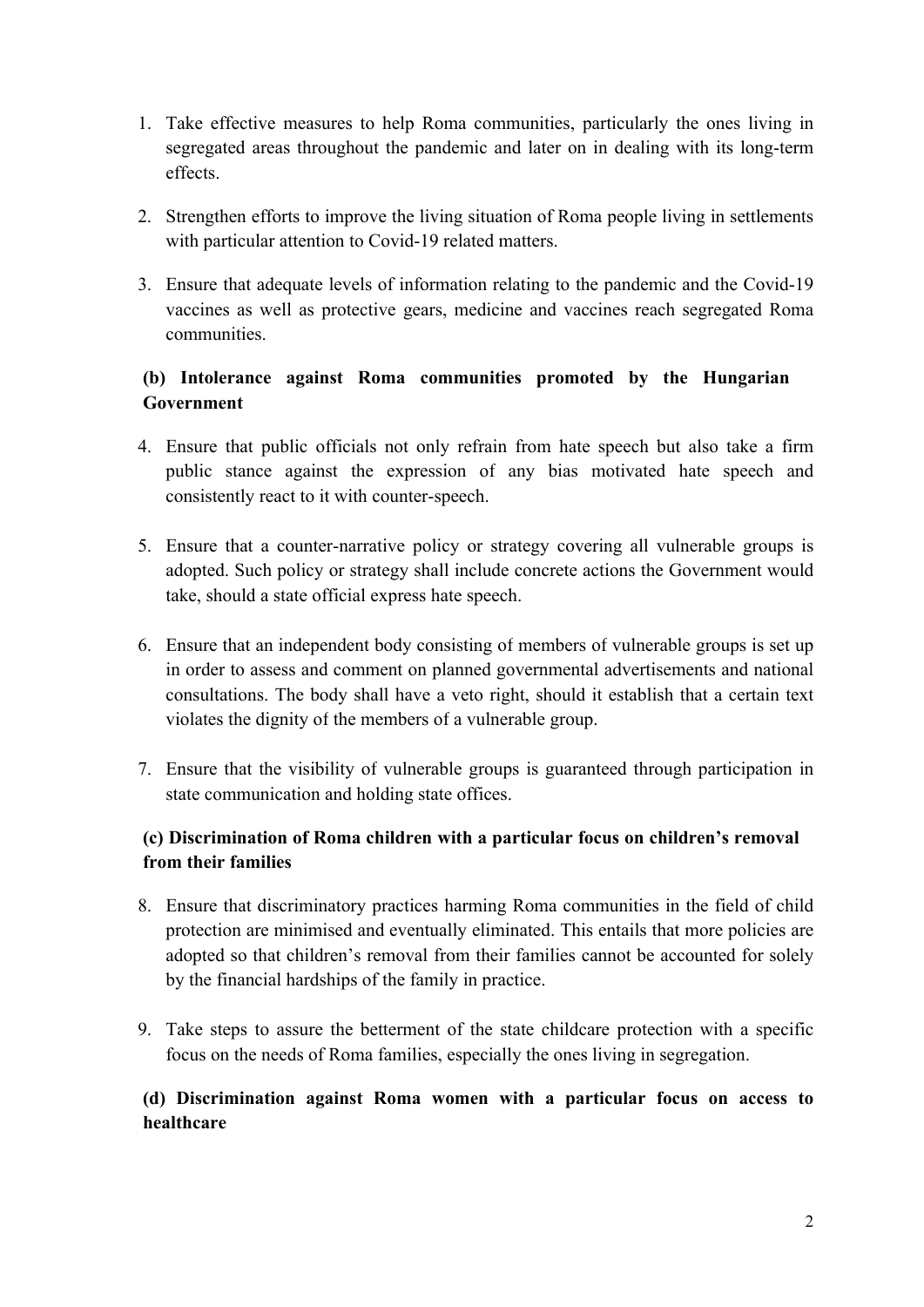- 10. Take steps to provide Roma women with suitable assistance and information in healthcare facilities.
- 11. Eliminate the practice of isolating Roma and non-Roma women in maternity wards of state hospitals.

#### **(e) Combating the overall discrimination of Roma people**

- 12. Ensure that the Hungarian Police Headquarters takes systematic steps to preven<sup>t</sup> ethnic profiling and discriminatory police practices regarding Roma citizens.
- 13. Ensure that concrete policies are adopted against the over-policing of minor administrative offences committed by Roma citizens. Through these policies, ensure that the fines imposed on Roma persons are not automatically replaced by detention should the perpetrator be unable to pay the fine.
- 14. Revise the Municipality Act authorising local regulations that sanction poor living conditions so that the scope of autonomous community legislation is clear and it is ensured that local regulations do not entail rules that infringe the right to private and family life. Therefore, the legislator should make sure that rules leading to discriminatory practices in this regard are eliminated from autonomous community legislation.
- 15. The legislator should reconsider the possibility of appeal to the second instance authority against administrative decisions, so that vulnerable groups such as Roma communities can also enforce their right to <sup>a</sup> legal remedy.
- 16. Take steps to provide an accessible and effective legal aid service for the people concerned.
- 17. The Commissioner for Fundamental Rights of Hungary and the Deputy Commissioner for the Rights of National Minorities should draw attention to the serious rights violations affecting the Roma communities even in cases when such violations are committed by central governmen<sup>t</sup> bodies. The Commissioner and the Deputy Commissioner should actively advocate for Roma persons' right to equality and nondiscrimination, which entails frequent and effective public communication, as well as promp<sup>t</sup> reaction in instances that amount to the violation of these rights.
- 18. Ensure that the institutional change regarding the Equal Treatment Authority does in no way influence the efficiency and impartiality of its work. Should the Ombudsman'<sup>s</sup> Office carry out the ETA'<sup>s</sup> former tasks with less efficiency and impartiality, we propose that the original institutional framework of ETA be re-established.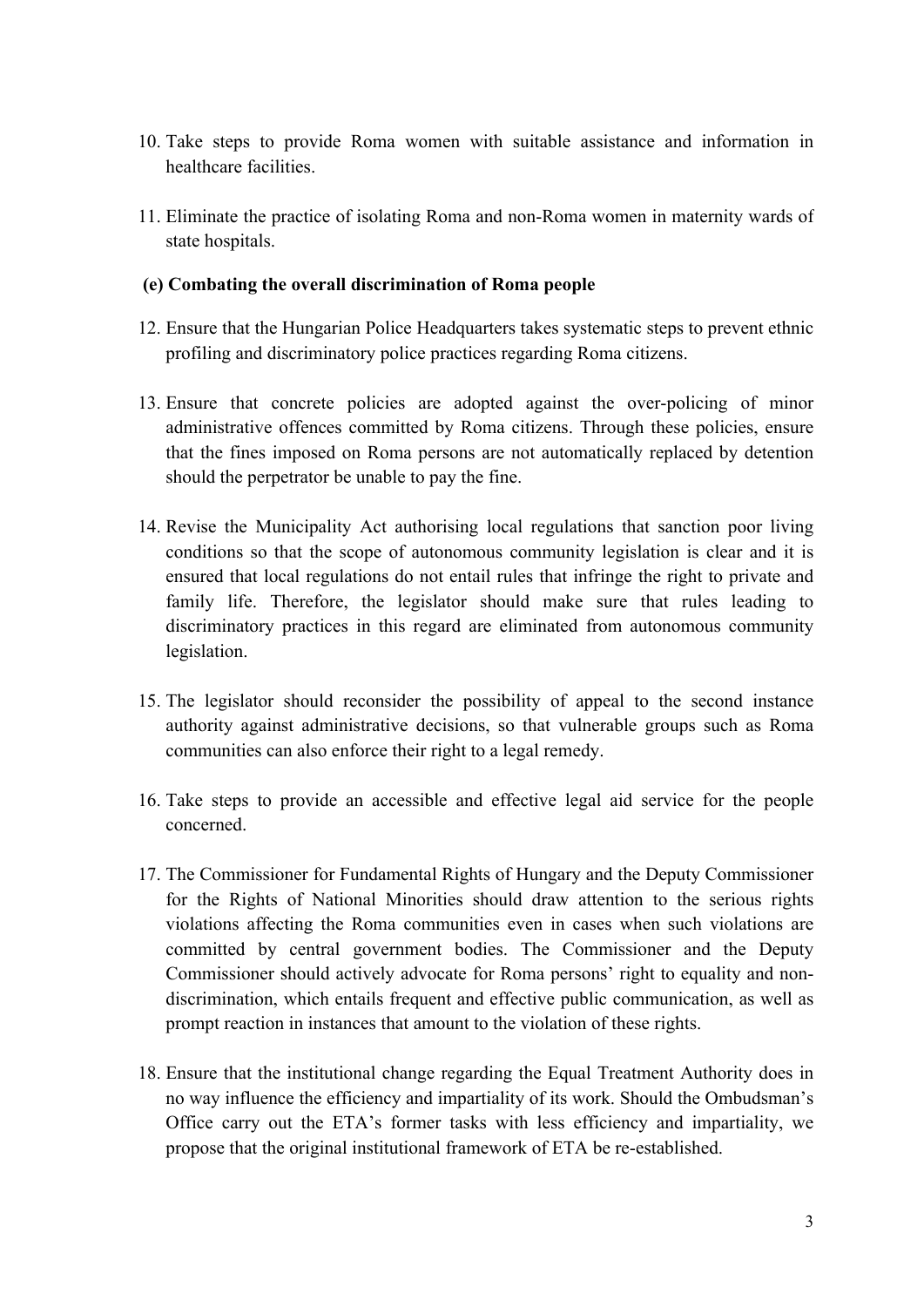- 19. The network of equal treatment consultants should be restored and further promoted so that the most vulnerable groups, especially segregated Roma communities know about its operation.
- **III. Follow-up information concerning the Recommendations made at the previous two cycles of the UPR regarding the discrimination of Roma communities**

**(a) The impacts of Covid-19 on Roma communities with <sup>a</sup> particular focus on Roma segregations** (94.106, 94.108, 94.110, 128.85, 128.88)

Given certain disadvantages such as poverty, segregation as well as direct and indirect discrimination that Roma people traditionally come up against in Hungary, it was to be expected that the Covid-19 pandemic would have an even more severe and devastating impact on members of the Roma population than on the members of the mainstream society, thereby increasing the already existing social gap between these two groups.

Roma people living in segregated slums are particularly exposed to the spread of the virus. Since it is frequent among inhabitants of slums that more generations live in the same household, while having no access to clean running water or adequate heating, they are exceptionally exposed to <sup>a</sup> possibly more rapid spread of the virus. In addition to these factors, dwellers of slums often lack the care of <sup>a</sup> family doctor, access to medical care in general and adequate levels of information, as well as <sup>a</sup> stable income. All these factors contribute to the consequences of the virus being more dire in case of Roma communities than in others.

Apart from these problematic circumstances, distance learning due to the closure of schools was also <sup>a</sup> big obstacle during the spring of 2020 for Roma children living in extreme poverty. Since they mostly lack appropriate technical equipment and internet access, it was impossible for these children to keep up with their curriculum. A similar situation will most likely reoccur if the Government should decide to close primary schools once again (currently, in March 2021 primary schools remain open, while secondary schools are closed). The Government has not ye<sup>t</sup> taken any measures which would suffice for the upgrade of these children.

According to <sup>a</sup> public opinion research on this matter, the most crucial issues amidst the pandemic are not only the ones mentioned above, but also the rise of new forms of discrimination associated with the pandemic. 21% of respondents reported that they had personally experienced racism or discrimination during the pandemic and 62% of respondents claimed to have had witnessed discrimination against <sup>a</sup> Roma citizen during the pandemic. Focus groups demonstrated that Hungarian Roma citizens did not, by and large, understand the legal procedures designed to allow them to seek justice in cases of discrimination. Our expectation that Roma communities in Hungary would face extreme vulnerability due to the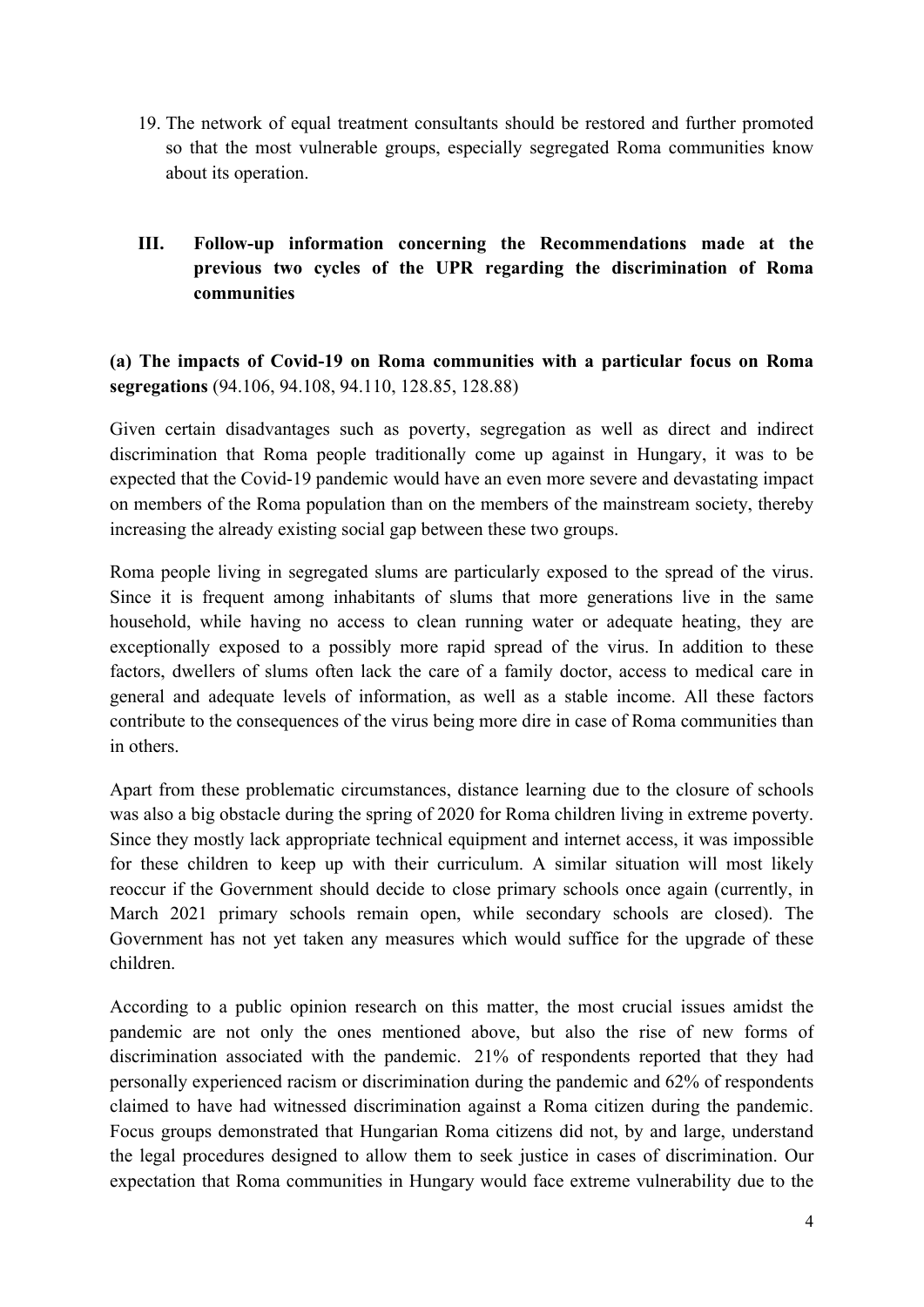pandemic was also confirmed by this public opinion research. According to its findings, these vulnerabilities cut across various aspects of quality-of-life, including:

- Limited access to testing facilities, personal protective equipment, general healthcare services and public services in general;
- Drastic reductions in income leading to higher levels of debt, mental health challenges and food insecurity;
- Reduced access to primary and secondary education as well as to government information;
- Insufficient and unequal support from local government institutions, lack of information on civil society support.

What also gives cause for grave concern is <sup>a</sup> modification of the social security regulation that entered into force on 1 July 2020 that excludes <sup>a</sup> grea<sup>t</sup> number of people living in poverty from state health care. Those who are unemployed but are not entitled to either unemployment benefits or other forms of social allowance must pay <sup>a</sup> certain amount of contribution (a tax) to the national health care fund monthly. This is <sup>a</sup> financial burden that Roma families living in poverty cannot overcome, therefore many of them have built up significant debts, but up until now, such debts did not lead to their exclusion from state health care. According to the new provisions of the Social Security Act, however, people who have accumulated <sup>a</sup> certain amount of unpaid taxes, are completely excluded from free healthcare as of 12 February 2021.

HCLU is currently gathering information on the situation of Roma settlements hit hard by the pandemic. In our experience, free Covid-19 testing is extremely slow if even available in Roma settlements, leaving plenty of time for potentially infected persons to spread the virus. Preventive testing, personal protective equipment and disinfectants are mostly unavailable as well. Another very serious problem is that in order to be included on the list of persons who wish to ge<sup>t</sup> vaccinated, one needs to register online in Hungary, however, this information and the details of how and where to arrange the registration, does not reach Roma settlements, therefore, almost none of its dwellers register. This practice and the fact that no specific attention has been paid to the fact that Roma communities need to be informed about the registration process and the vaccination itself, does not fulfil the requirements set out in the Statement on universal and equitable access to vaccines for COVID-19 made by the UN Committee on Economic, Social and Cultural Rights. Based on the interviews conducted by HCLU, most Roma persons asked did not have confidence in the effectiveness of the Covid-19 vaccination, despite the fact that most of them had an acquaintance or <sup>a</sup> relative who died of the virus.

In light of the above, we sugges<sup>t</sup> that none of the relevant Recommendations have been implemented so far.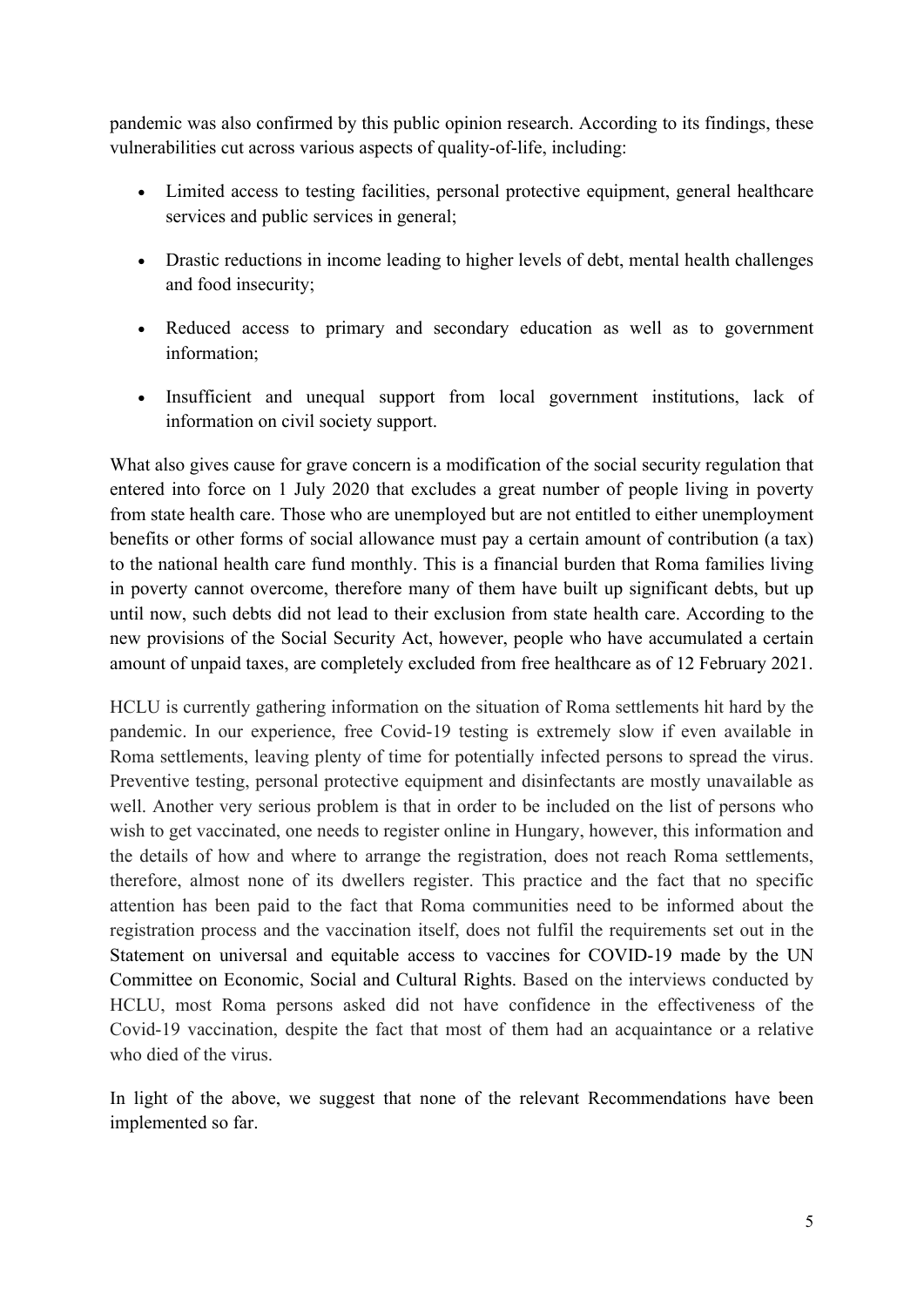**(b) Intolerance against Roma communities promoted by the Hungarian Government** (94.47, 94.49, 94.55, 94.102, 128.70, 128.86, 128.98, 128.109, 128.115)

In 2020, governing party politicians launched <sup>a</sup> concerted public campaign at the occasion of <sup>a</sup> lawsuit for damages that was filed by the parents of Roma children who were educated in segregated classes in the elementary school of Gyöngyöspata. The trigger for this campaign was the court decision granting non-pecuniary damages to over 60 Roma victims of educational segregation lasting for over <sup>a</sup> decade in this particular establishment. While the Supreme Court review of this judgment was still pending, high-ranking governmen<sup>t</sup> party politicians launched <sup>a</sup> campaign against the decision, questioning its justness and legitimacy. The governing party MP representing the region of Gyöngyöspata stated in <sup>a</sup> Facebook pos<sup>t</sup> that the court decision might be legal, "*but it is unfair, one-sided, excessive and destructive. It is unjust because it punishes the whole town*." In January 2020, the Prime Minister himself labelled the judgment as unjust and stated the following:

*"If I lived there, along with other members of the community I would be asking myself how, for some reason members of an ethnically identifiable group living in my village could receive <sup>a</sup> significant amount of money without doing any kind of work. Meanwhile, I don'<sup>t</sup> know how many hours, how many days, or years I would have to work for this money [...] And I think these people are right."* 

Following the Gyöngyöspata judgement, in June 2020, the governing party MP for the region submitted an amending proposal to the Act on National Public Education, which became known as the "Lex Gyöngyöspata". This amendment prescribes that in relation to future violations caused by access to substandard education, the court shall gran<sup>t</sup> compensation for the damages in the form of educational services instead of pecuniary compensation to be paid for moral damages. The "Lex Gyöngyöspata" entered into force on 22 July. It is <sup>a</sup> clear violation of the requirement of equal treatment as it constitutes indirect discrimination based on ethnicity with regard to the victims of segregation, not to mention, it is perfectly capable of strengthening and validating the anti-Roma sentiments of the majority population.

The Gyöngyöspata case and the subsequent legislative decisions are apparen<sup>t</sup> examples of how the Government and the governing majority use legislation to undermine the respec<sup>t</sup> for court decisions, and how high-ranking governmen<sup>t</sup> officials repeatedly use public statements as <sup>a</sup> tool to further their discriminative agenda affecting the most vulnerable groups of society.

In light of the above, we sugges<sup>t</sup> that not only have the relevant Recommendations not been implemented, but the Government acted explicitly contrary to them.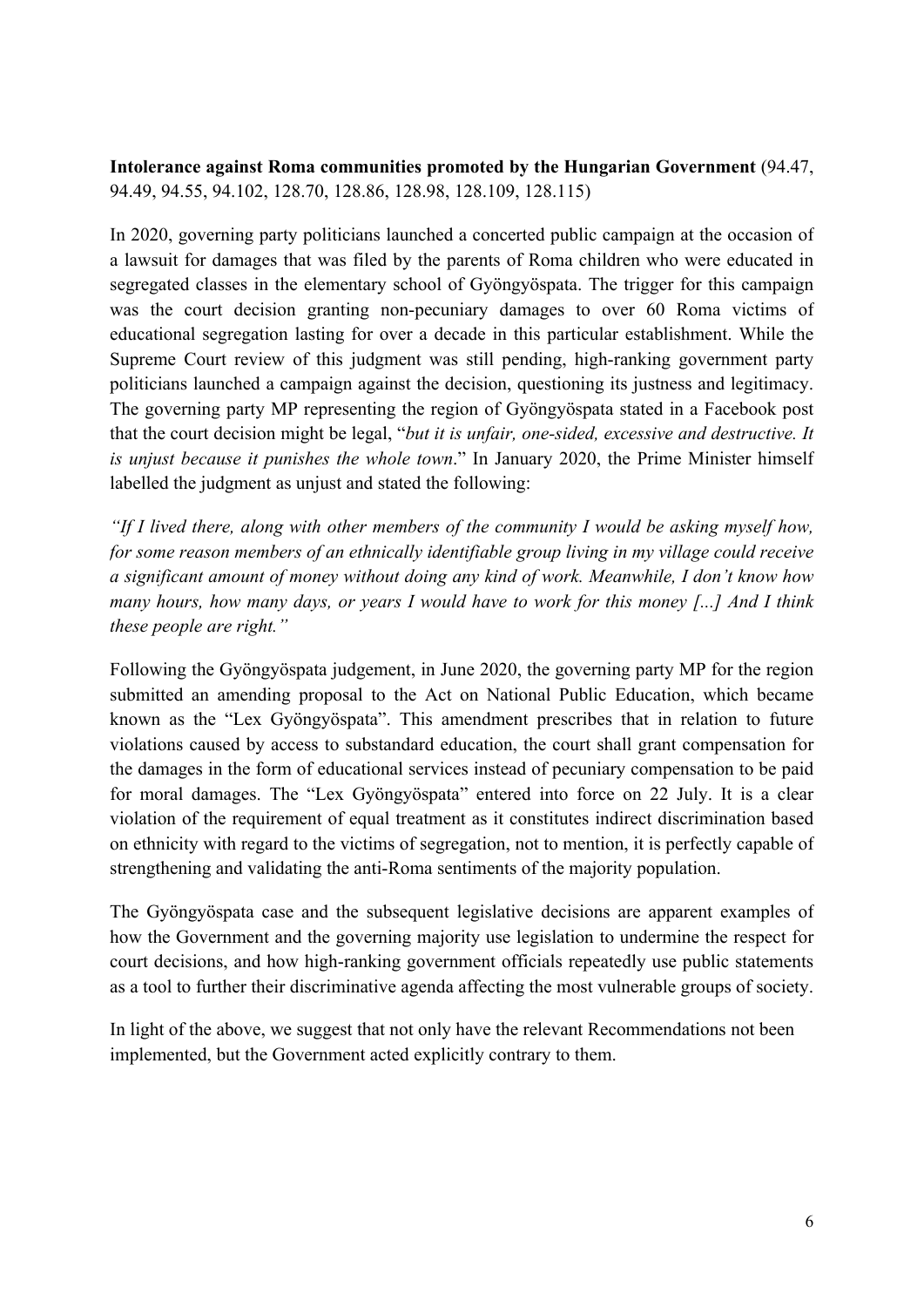## **(c) Discrimination of Roma children with <sup>a</sup> particular focus on Roma children'<sup>s</sup> removal from their families** (128.94, 128.95, 94.41, 94.95)

According to international and domestic legal obligations, the Hungarian state has to take measures to ensure non-discrimination against children belonging to minority groups, in particular with regard to the removal of children from their home environment as well as within the state childcare system. According to the Child Protection Act, the removal of <sup>a</sup> child based exclusively on the poor material conditions or the indigent status of the family, is <sup>a</sup> violation of the law. Instead, families that struggle due to insufficient financial resources should be assisted to take "good enough" care of their children.

Contrary to these principles, the Hungarian child protection system is strongly discriminative in practice. In the last few years researchers have examined this question in different Hungarian counties. These studies revealed that roughly 70-80 % of the children in foster care (altogether 23 thousand children) are of Roma origin. The latest survey showed that 80% of these children are Roma, while the proportion of the Roma population within the Hungarian society amounts only to 7-9 %.

Although it is forbidden by law to remove children from their families solely on the ground of the family'<sup>s</sup> social situation, data suggests that 30 % of children in foster care were removed from their families due to poverty. The Ombudsperson examined the situation of children in state out-of-home care in 2017 and his repor<sup>t</sup> showed that every third child is taken into state care due to his or her family'<sup>s</sup> financial constraints. Roma families are disproportionately affected by this unlawful practice as they are highly overrepresented among the poores<sup>t</sup> societal groups.

We would like to add that this practice severely violates the child'<sup>s</sup> right to be raised and looked after in <sup>a</sup> family in itself, however, the notably deficient state of the children'<sup>s</sup> homes throughout the country makes this practice even more problematic. In 2020, the Ombudsperson examined <sup>a</sup> state children'<sup>s</sup> home called Kossuth Lajos Gyermekotthoni Központ és Általános Iskola where 51% of the children in state out-of-home care were removed from their families mainly or solely due to the poor living conditions and financial hardships of their parents. Despite this, the Ombudsman found that the institution examined did not have the necessary staff and equipment, its continuous bed bug infestations posed <sup>a</sup> serious health risk and due to the lack of renovation many accident hazards were identified in and around the building. Altogether the establishment violates the children'<sup>s</sup> right to protection and care, as well as their right to physical and mental health. Undoubtedly, these conditions do not amount to an improved standard of living for even the poores<sup>t</sup> Roma children concerned - bearing in mind that the main or sole reason for their removal in many cases was the family'<sup>s</sup> unsatisfactory living condition in the first place. What this repor<sup>t</sup> describes is rather the norm than the exception when it comes to the state childcare system and children'<sup>s</sup> homes. Similar observations regarding the lack of available workforce and equipment, high fluctuation and far-reaching operational problems have been made in many other Ombudsman reports. What gives cause for an even greater concern is the fact that the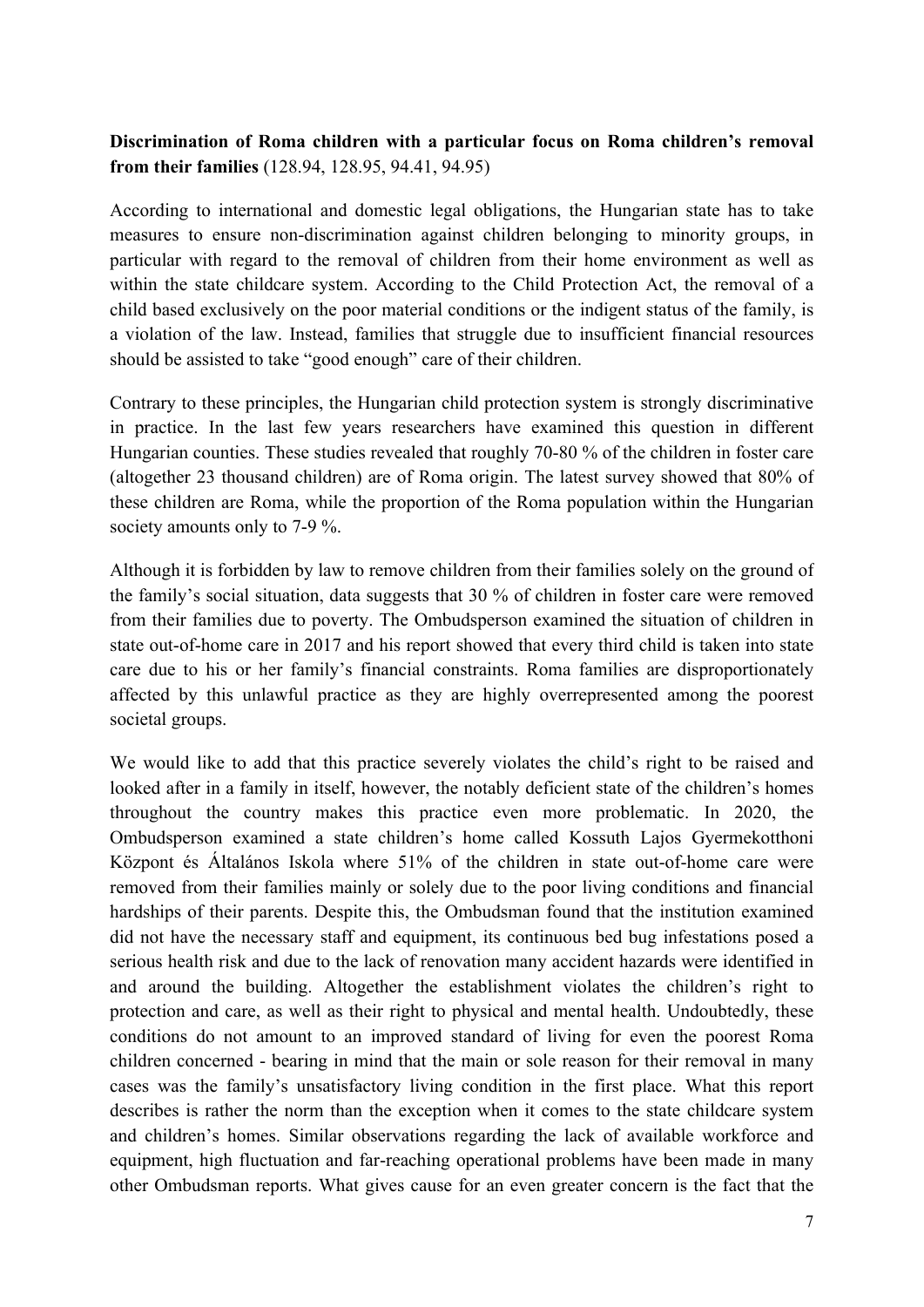Ombudsman has also identified cases of abuse and violence. In the Children'<sup>s</sup> Home of Zalaegerszeg for instance, the inspection found that not only did the children regularly abuse each other, but they were also both verbally and physically abused by the professional staff. Last but not least, the Ombudsman warns in his repor<sup>t</sup> that children with dual needs (who not only have behavioural disorder but also suffer from <sup>a</sup> longstanding health condition or disability) are particularly exposed to the systematic deficiencies of the state childcare services, as institutions are not equipped to appropriately take care of them. Based on our experience, Roma children are more likely to be removed from their families than their non-Roma peers also when they have dual needs.

Irrespective of the child'<sup>s</sup> removal from the family, the fact that Roma families remain much more exposed to the risk of poverty than the rest of the population, gives cause for grave concern in itself, particularly in light of <sup>a</sup> new repor<sup>t</sup> assessing the detrimental effects of poverty on children'<sup>s</sup> health. According to the conclusions of this report, children born in poor families are systematically prone to have poorer health than the ones born in wealthy families. The reason behind this observation is not only the difference between the lifestyles of children already born (e.g. the fact that young girls living in poverty tend to drink more than twice as much soft drinks full of sugar as their wealthier peers), but also the differences noticeable in fetal development. Children born in indigent families are more likely to be premature infants, born with <sup>a</sup> much smaller bodyweight and <sup>a</sup> significantly bigger probability of lagging in development.

Another pressing issue is the recent discovery that in the period 2015-16, out of 1310 registered child victims of trafficking in the European Union, 647 were of Hungarian nationality. Among many other factors, this can also be explained by the fact that the Hungarian Government does not meet the minimum standards identified as essential to fight human trafficking. This finding is extremely relevant to the matter at hand, as services provided by the state for the victims are especially uncoordinated, unsatisfactory and rare regarding children in state institutional and other care facilities: these particularly vulnerable groups are further discriminated against, as they are not included in the identification mechanism for victims of trafficking. As mentioned above, Roma children are overrepresented in out-of-home care facilities, which poses them to <sup>a</sup> greater risk of child trafficking as well.

In light of the above, we sugges<sup>t</sup> that none of the relevant Recommendations have been implemented so far.

**(d) Discrimination against Roma women with <sup>a</sup> particular focus on access to healthcare** (94.41, 94.100, 128.54, 128.95, 128.171)

The Regina Foundation Miskolc (a local civil society organization working with Roma women) identified certain problems relating to the medical assistance provided to Roma women living in Borsod county (one of the most disadvantaged regions in Hungary). Based on the Foundation'<sup>s</sup> experience, Roma women were discriminated against in the Borsod county hospital in many different ways, mostly in the maternity ward.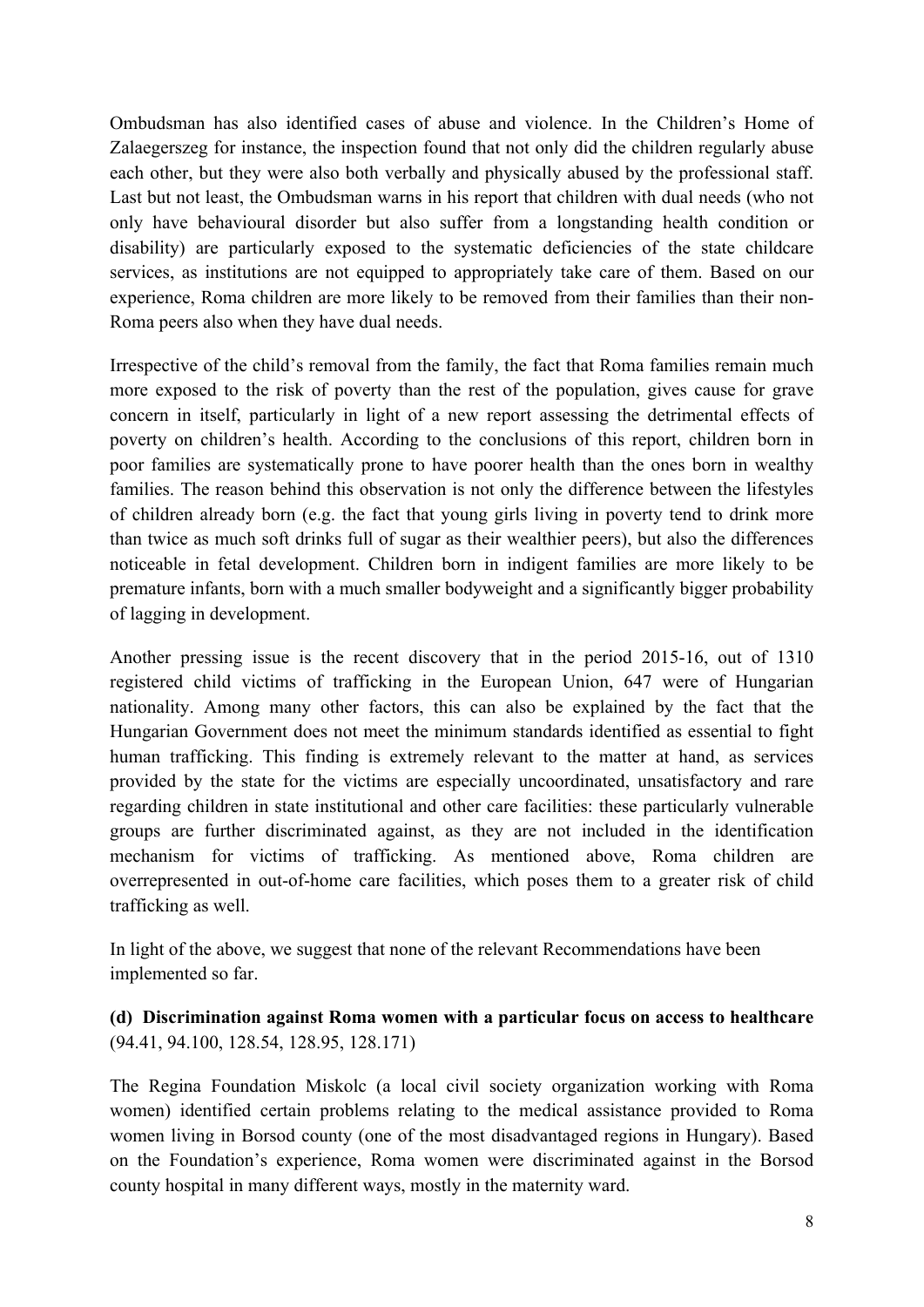Firstly, they were not provided with adequate assistance and were not informed about their rights, particularly about the possibility to be accompanied by an adult relative while giving birth. In the hospital, there was <sup>a</sup> tacit agreemen<sup>t</sup> on charging persons who wished to accompany the woman to the labour room for protective hospital clothing in the sum of 3000 HUF. This practice was even confirmed by the chief physician of the maternity ward. However, many disadvantaged Roma families living in the region could not afford to pay this sum, consequently this system made it impossible for these persons to accompany their wives/relatives to the labour room.

Secondly, although <sup>a</sup> system of separation was not officially declared, Roma and non-Roma women are regularly placed in isolated rooms after having given birth. When asked about this practice, the hospital claimed that non-Roma women prefer not to be placed in the same room as their Roma peers, claiming that they need <sup>a</sup> "calm environment" which cannot be granted unless such isolation takes place, mainly due to the cultural differences between Roma and non-Roma families. The hospital did not wish to address this problem. Based on our experiences, the Miskolc county hospital is just one of many Hungarian hospitals that engage in this widespread practice.

With regard to these practices, the European Roma Rights Centre sued the Miskolc county hospital in 2017 based on the allegation of direct and indirect discrimination. The Miskolc Tribunal established that the hospital had in fact discriminated Roma women based on their ethnicity and social status. The judgment was upheld on appeal by the Debrecen Court of Appeal in 2019. As <sup>a</sup> result, the hospital was fined and ordered to refrain from such unlawful practices.

Another civil society organisation called Születésház Egyesület conducted twenty in-depth interviews with Roma women living in segregation regarding their experiences in obstetric health care. Almost all the women asked felt that they received the suppor<sup>t</sup> most suitable to them during their pregnancy not from <sup>a</sup> health professional, but from <sup>a</sup> relative or friend they trusted. Additionally, they felt without exception that during medical procedures "something bad was happening to them" and that the labour itself was something "to ge<sup>t</sup> over with" and something "to just survive". They mostly did not understand the information given to them by their doctors and felt that it would have helped <sup>a</sup> lot to have the procedures, medical terms and conclusions explained to them by someone. Most women asked also mentioned that they had to endure some sort of discrimination and negative comments regarding their ethnicity in obstetric health care, however, they almost never filed <sup>a</sup> complaint regarding the impairment of their right to equal treatment.

In light of the above, we suggest that Recommendation no. 94.100 has been partially implemented, since investigations have taken place. The rest of the relevant Recommendations, however, have not ye<sup>t</sup> been implemented.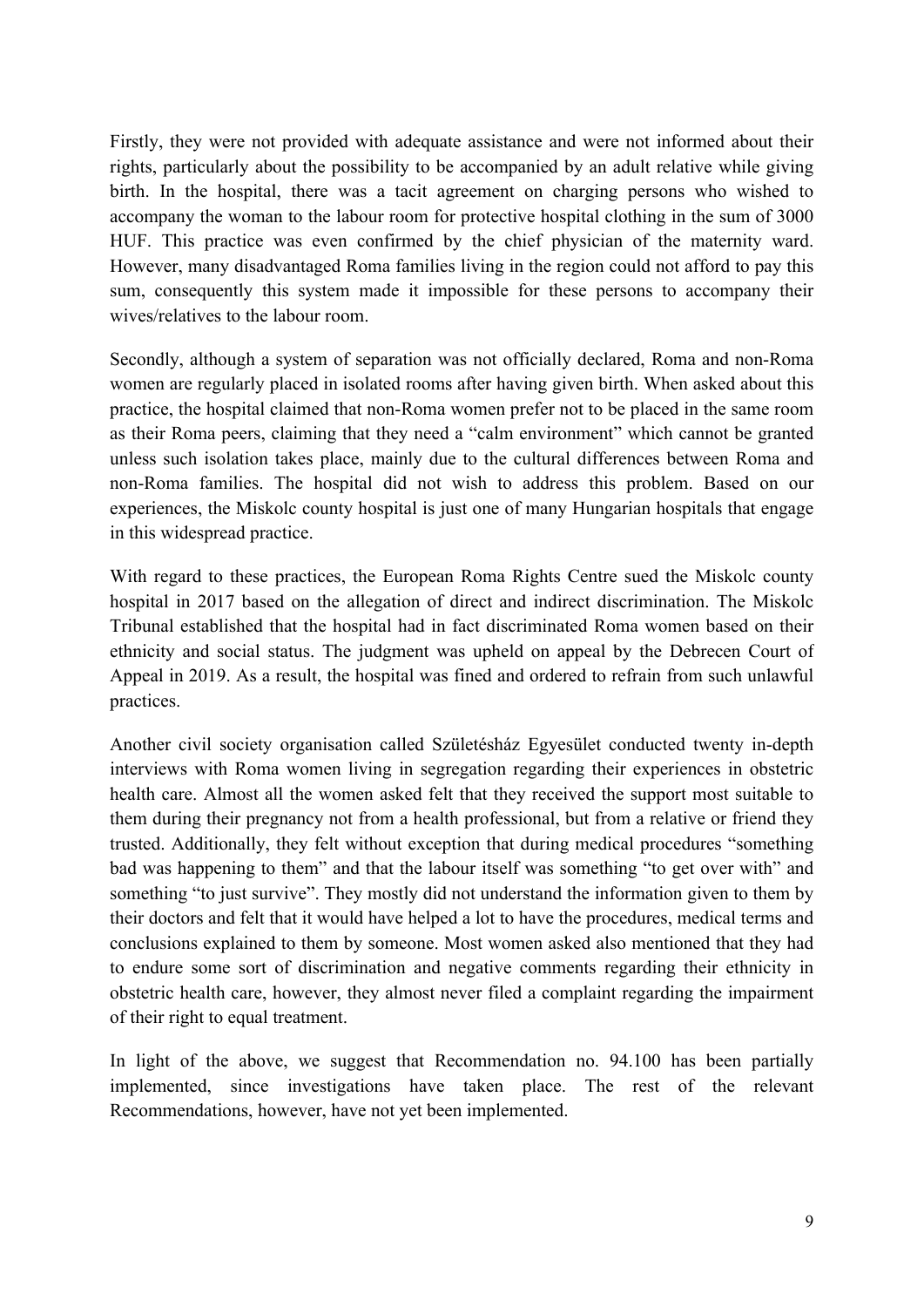**(e) Combating the overall discrimination of Roma people** (128.72, 128.84, 128.86, 128.115, 94.46, 94.48, 94.49, 94.60, 94.102, 94.107)

### **1. Discrimination in the criminal justice system**

Certain disparities continue to be further increased to the detriment of Roma people due to the shortcomings of the criminal justice system and its discriminatory practices. The most common and problematic practices are the following.

The lack of trust between the police and members of the Roma community remains an unresolved issue. Many Roma persons feel that they cannot rely on the police, since they often do not act when the victim of an offence is of Roma origin. For instance, when <sup>a</sup> Roma person reported at the police station that his bicycle was stolen, he was told to "steal it back". In another case, when <sup>a</sup> Roma citizen reported assault, he was told that they should have "just dealt with it among themselves". In parallel to this inaction, minor offences are being overpoliced when it comes to Roma perpetrators as <sup>a</sup> result of ethnic profiling that links certain types of offences to certain groups of people. This prejudiced attitude still leads to the regular discriminatory fining of Roma persons, even though the number of complaints regarding this practice has decreased since 2016.

The over-policing of administrative offences committed by Roma citizens is <sup>a</sup> problematic phenomenon also due to the fact that unpaid administrative fines can be replaced by <sup>a</sup> custodial sentence in Hungary. Since Roma persons often cannot afford to pay the sum of the fine imposed on them, there is <sup>a</sup> possibility that they are detained even for committing <sup>a</sup> minor offence, motivated or caused by financial hardship. There are <sup>a</sup> good number of examples for this harmful practice, <sup>a</sup> typical one for instance was when <sup>a</sup> Roma man stole wood in low value to be able to heat his house and protect his children from freezing to death, the police imposed <sup>a</sup> fine of 50 thousand HUF on him. Naturally he was unable to pay the fine and due to his work schedule, he was unable to attend community services as well. Therefore, he had to spend 10 days in detention.

#### **2. Municipal regulations punishing poor living conditions**

A change has taken place in the municipal regulations that we find problematic: countless municipalities adopt local regulations that sanction poor living conditions. The declared aim of such regulations is to ensure public safety and public order, however, the specific provisions often exceed the scope of these legitimate goals. In many instances, municipalities sanction the poor sanitary conditions of private properties, making site visits possible for the authorities inside the homes of the people concerned. These provisions also make it possible for municipalities to impose administrative sanctions on people whose homes are not tidy or well-organised enough. The HCLU finds that these provisions amount to <sup>a</sup> gross violation of the rights of persons concerned - mainly poor Roma people living in unsatisfactory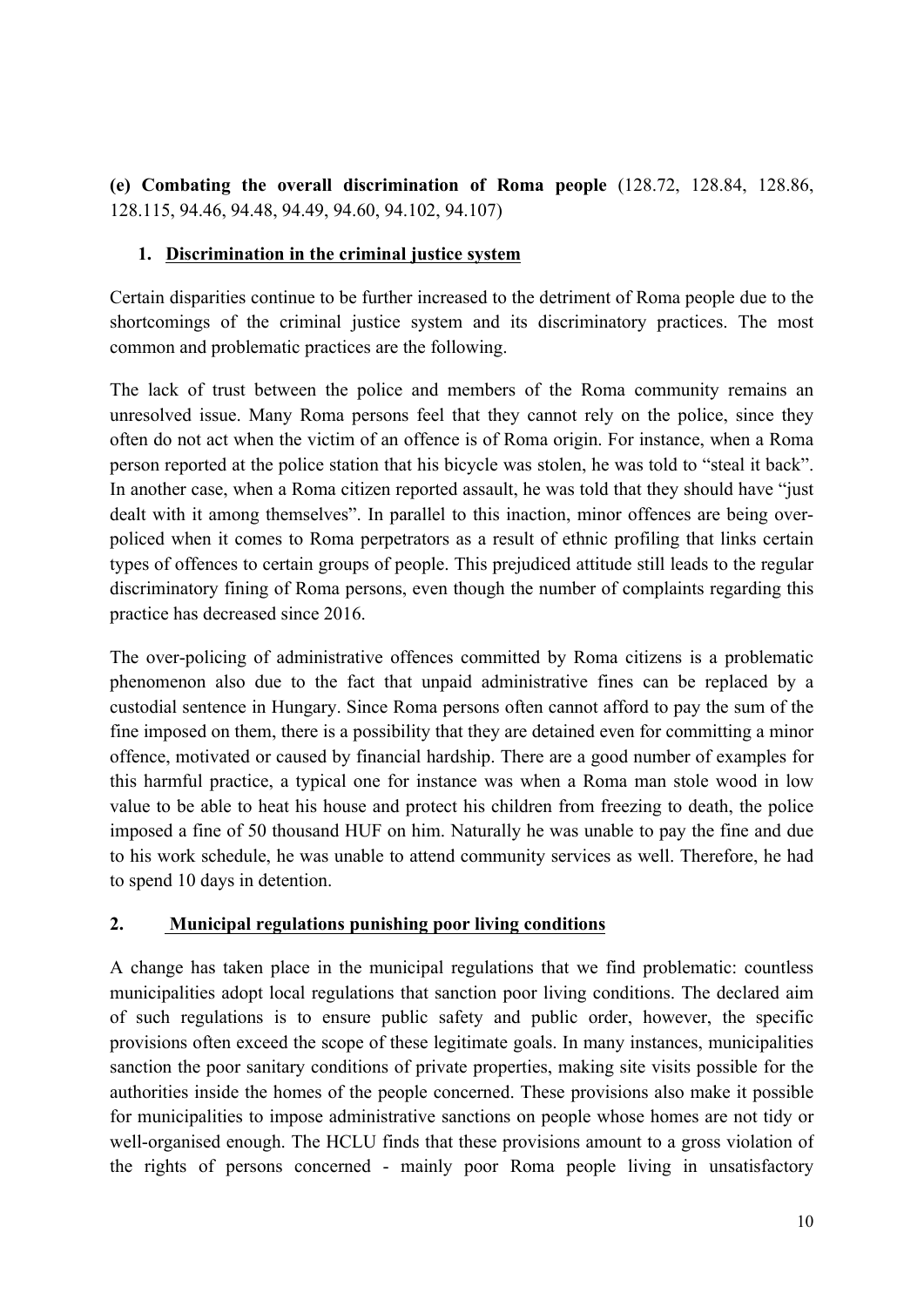conditions. They leave space for the harassment of the poores<sup>t</sup> and most vulnerable persons who are unable to maintain <sup>a</sup> sanitary and clean household, but in no way pose <sup>a</sup> threat to either the public safety or public order.

### 3. **Weakened access to justice**

### **3.1. Obstacles to challenging administrative decisions**

In March 2020, <sup>a</sup> revision of the legal environment regarding administrative decisions took place, causing <sup>a</sup> palpable step back in the enforcement of rights regarding all citizens, but in its effects especially members of vulnerable groups - and among them, members of the Roma community. The possibility of appeal to the second instance authority against administrative decisions was withdrawn from the relevant Act, meaning that the only possible way to challenge administrative decisions, is before court. This even stands for decisions removing children from their families: if the parents (who are often members of the most vulnerable groups, such as Roma people living in extreme poverty, who may even be illiterate, as demonstrated in section (b) of this submission) wish to challenge the decision ordering the removal of their children, they have to file <sup>a</sup> formal action. This in itself is an immense obstacle for many poor Roma families and makes it extremely difficult if not impossible for them to enforce their right to <sup>a</sup> legal remedy. Moreover, court procedures are expensive and although there are instances when one can ge<sup>t</sup> exemption from paymen<sup>t</sup> of court fees, the criteria for this are extremely strict. Most poor persons remain ineligible for the exemption from payment, which means that even if marginalised Roma people manage to write and file <sup>a</sup> formal action to court, the court fees create additional and at times insurmountable hardships for them.

### **3.2. The ineffectiveness of State legal aid services**

Roma persons subject to criminal proceedings are highly distrustful in the criminal justice system. One of the factors largely contributing to their distrust is the lack of efficient legal aid. Legal aid defence lawyers mostly fail to represen<sup>t</sup> the interest of their clients effectively, which problem affects Roma persons disproportionately, as they generally cannot afford to pay for <sup>a</sup> defence lawyer and are exceedingly exposed to the shortcomings of state legal aid. Mostly, legal aid defence lawyers fail to share the necessary information with their client, as they often do not even contact the client and send their clerks to court instead of showing up personally. Even if they manage to be presen<sup>t</sup> in the courtroom, they are often utterly unprepared, they do not have any documentation regarding the case and only see the relevant evidence minutes before the court is in session. These defects are likely to determine the use of coercive measures, the outcome of the criminal proceedings and the rigor of the sentences imposed, leaving most Roma persons without effective protection and legal expertise in the courtroom.

The state legal aid service is not accessible in practice. A reform of the system was ongoing last year but we have no information about its results yet.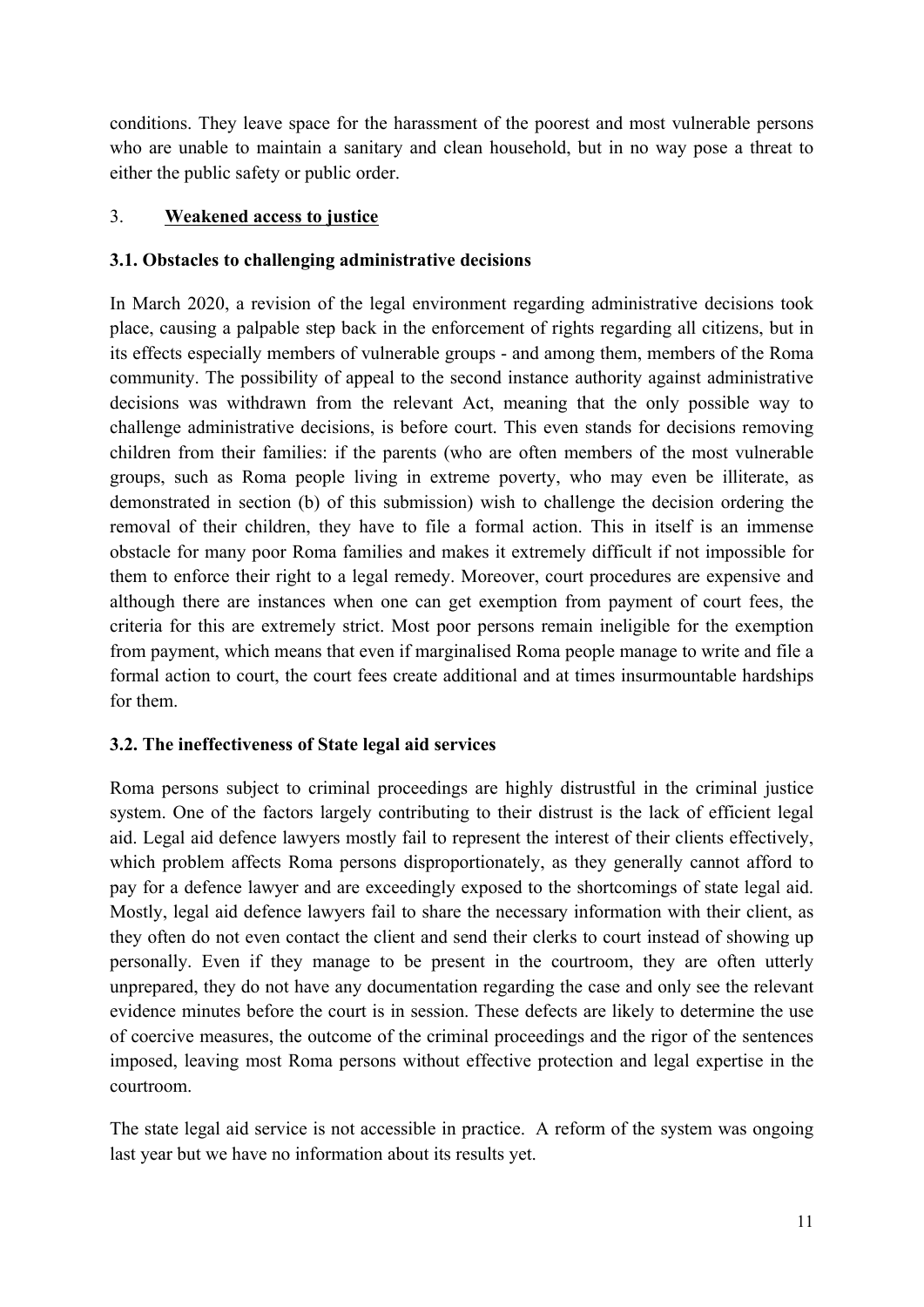#### **3.3. The ineffectiveness of the Commissioner for Fundamental Rights of Hungary**

In October 2019, the Sub-Committee on Accreditation (SCA) of the Global Alliance of National Human Rights Institutions (GANHRI) deferred the review of the status of Hungary'<sup>s</sup> Commissioner for Fundamental Rights (the Ombudsperson) as <sup>a</sup> national human rights institution (NHRI). The reasons for the deferral included that the Commissioner'<sup>s</sup> selection process was "not sufficiently broad and transparent", and that the Commissioner as <sup>a</sup> national human rights institution had "not demonstrated adequate efforts in addressing all human rights issues, nor has it spoken out in <sup>a</sup> manner that promotes and protects all human rights". SCA'<sup>s</sup> 2019 repor<sup>t</sup> detected <sup>a</sup> serious lack of action regarding the rights of the Roma community in particular.

This destructive inaction is clearly demonstrated in section (b) above with regard to the Gyöngyöspata case. We would like to add that offensive, generalizing statements about the members of the German minority in Hungary in an online show were made around the same time as the statements questioning the legitimacy of the Gyöngyöspata judgment by highranking politicians. The Deputy Commissioner for the Rights of National Minorities issued <sup>a</sup> statement that it would launch an investigation into both of these cases around the same time. However, the Deputy Commissioner issued <sup>a</sup> general comment only with regard to the statements attacking the German minority and has not so much as commented on the degrading and inciting public statements of governing party politicians with regard to the Gyöngyöspata case to date. In spite of the unambiguously discriminatory elements of both the public statements and the legislative changes regarding this case, the Commissioner failed to address the problem or take any adequate steps needed.

Furthermore, despite the detrimental effects the pandemic has had on Roma communities as explained in section (a), the Commissioner remained utterly silent and inactive in this matter. Although the Ombudsperson issued <sup>a</sup> statement in March 2020 claiming that its Office would "continuously analyse" the effects of the pandemic with special attention to members of vulnerable groups, the Deputy Commissioner issued <sup>a</sup> general comment in this regard only in February 2021. We would like to add that the document is dated back to November 2020 despite the fact that it was first disclosed in February 2021. Albeit the general comment stresses that special attention should be paid to minorities living in poverty and segregation with regard to the pandemic, the document was not publicly communicated at any point, rather the contrary: it was hidden from the public eye to the extent that its publication was almost undetectable even for HCLU, an NGO specialising in the field of discrimination and aiming to monitor the repercussions the pandemic has on Roma segregations specifically. Naturally, this means that the general comment was completely unnoticeable for anyone less involved in this particular issue. Although the general comment makes some important observations, the single related recommendation to the governmen<sup>t</sup> set out in the document is excessively soft and general.

### **3.4. The fusion of the Equal Treatment Authority into the Commissioner for Fundamental Rights**